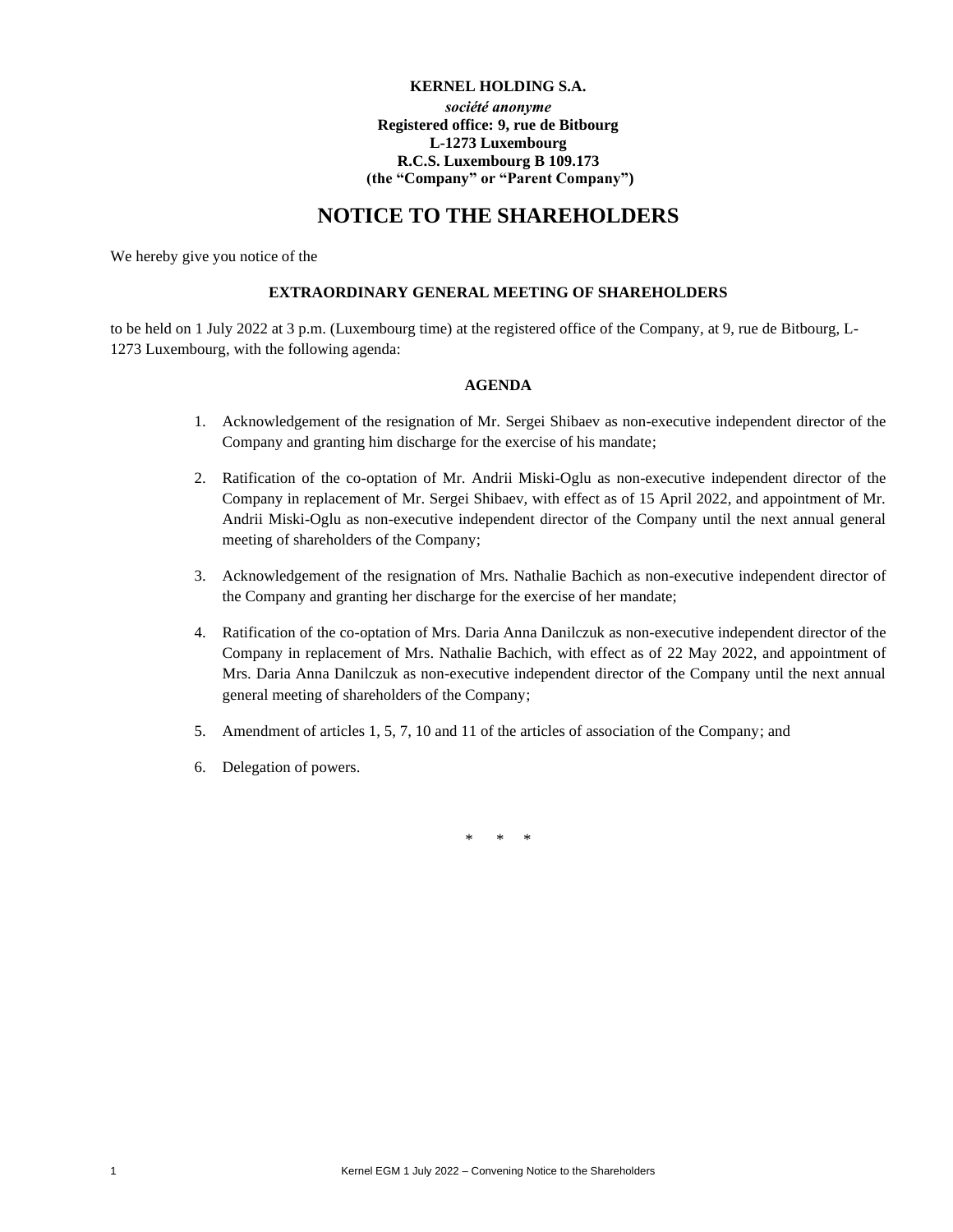## **IMPORTANT INFORMATION FOR PARTICIPATING IN THE EXTRAORDINARY GENERAL MEETING OF SHAREHOLDERS**

This information has been prepared to indicate the steps that should be taken by the shareholders in order to participate in the general meeting of shareholders. This document should be read in conjunction with the Company's articles of association and applicable provisions of Luxembourg law.

The Company's issued share capital is set at two million two hundred eighteen thousand nine hundred twenty-eight US Dollars and sixty-four cents (USD 2,218,928.64) and is divided into eighty-four million thirty-one thousand two hundred thirty (84,031,230) shares without indication of a nominal value. Each voting share entitles the holder thereof to one vote.

#### **Right to participate at the extraordinary general meeting of shareholders**

As indicated in the notice published on **1 June 2022** on the website of the Warsaw Stock Exchange (https://www.gpw.pl/company-factsheet?isin=LU0327357389#reportsTab1) and the website of the Company (www.kernel.ua) as well as filed with the Luxembourg Trade and Companies' Register and published on the *Recueil électronique des sociétés et associations* and in the Luxembourg newspaper "**Tageblatt**" any shareholder who holds one or more share(s) of the Company on **17 June 2022 at 12:00 a.m. (Luxembourg time)** (the "**Record Date**") shall be admitted to the extraordinary general meeting of shareholders.

Shareholders who wish to participate in person, or via proxy, or via voting form at the extraordinary general meeting of shareholders should notify the Company and the operator or depository or sub-depository of their intention to participate by returning the participation form to the Company to Kernel Holding S.A., 9, rue de Bitbourg, L-1273 Luxembourg, or by email to ir@kernel.ua, and to the operator or depository or sub-depository no later than **17 June 2022 at 12:00 a.m. (Luxembourg time)**. Shareholders shall provide the Company with the relevant documentation evidencing their ownership (such as depositary certificates issued by financial institutions, custodian banks and investment brokers maintaining securities account) of the shares no later than **28 June 2022 at 12:00 p.m. (Luxembourg time)**.

Shareholders whose shares are held through the operator of a securities settlement system or with a professional depository or sub-depository designated by such depository and who wish to vote via the electronic system in relation to the extraordinary general meeting of shareholders must give voting instructions to the chairman of the extraordinary general meeting of shareholders, via the electronic system of the operator of a securities settlement system or with a professional depository or sub-depository designated by such depository. The operator of a securities settlement system or a professional depository or sub-depository designated by such depository must, prior to the extraordinary general meeting of shareholders, provide (i) a spreadsheet of the voting instructions in relation to the votes cast including a proxy to the chairman of the extraordinary general meeting of shareholders for each of the extraordinary general meeting of shareholders, to be returned to the Company prior to the date of the extraordinary general meeting of shareholders; (ii) a certificate certifying the number of shares recorded in their account on the Record Date.

The free transferability of the shares shall remain unaffected by the convening and holding procedures of the extraordinary general meeting of shareholders. In the event that any shareholder votes through proxies or voting forms, the proxy or voting form has to be deposited at the registered office of the Company no later than **30 June 2022 at 12:00 a.m. (Luxembourg time)**. The proxy or voting form may be submitted by mail to the registered office of the Company to Kernel Holding S.A., 9, rue de Bitbourg, L-1273 Luxembourg, no later than **30 June 2022 at 12:00 a.m. (Luxembourg time)** or by e-mail to **ir@kernel.ua**.

Proxies, participation forms and voting forms are available on the website of the Company (https://www.kernel.ua/investorrelations/shareholder-meetings/), or upon demand made in writing to Kernel Holding S.A., 9, rue de Bitbourg, L-1273 Luxembourg, or by e-mail to ir@kernel.ua.

Proxies, participation forms and voting forms provided on the website of the Company (www.kernel.ua) may be used and will be taken into account. One person may represent more than one shareholder.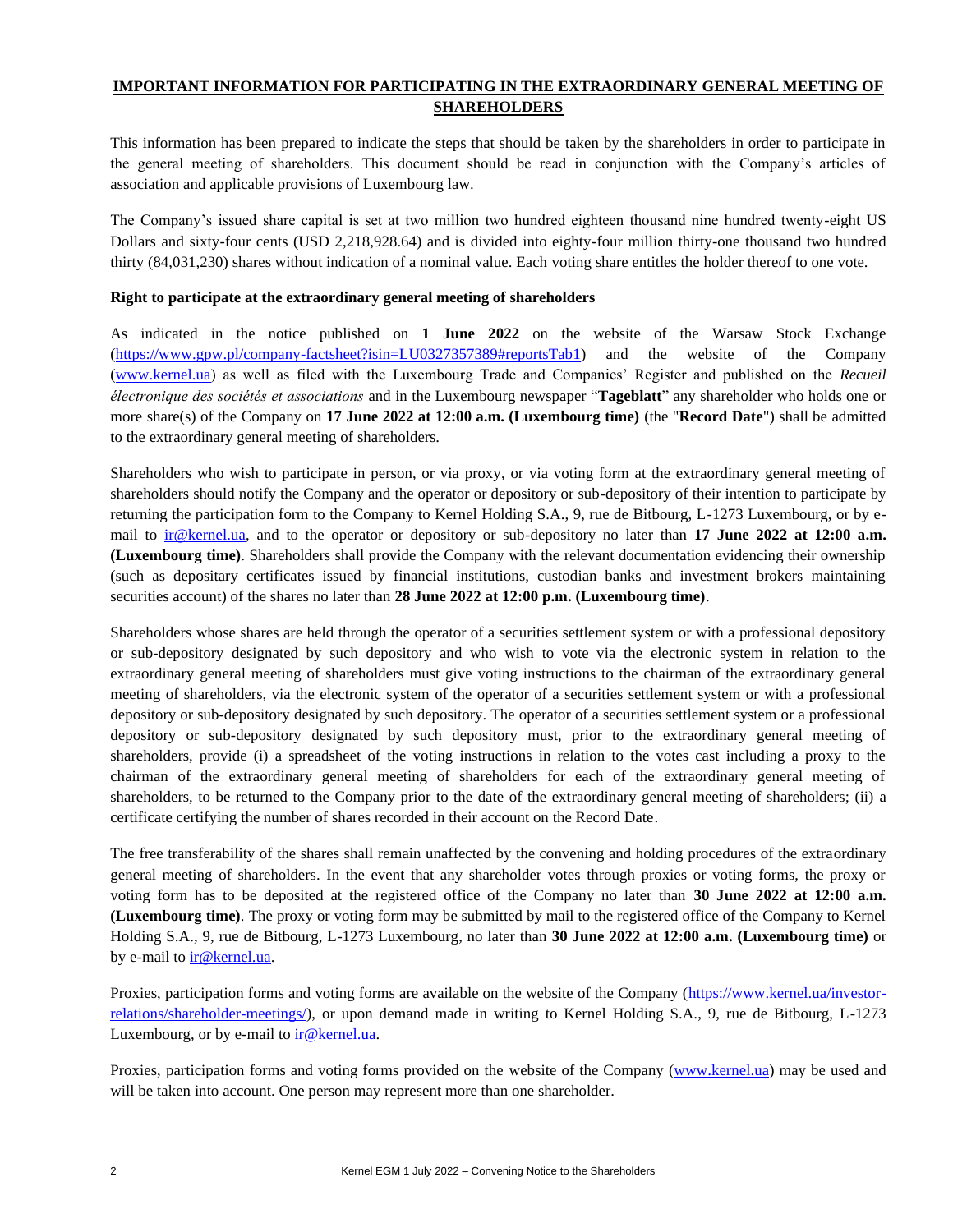Whether or not you propose to attend the extraordinary general meeting of shareholders in person, we request that the participation form and/or proxy and/or voting form are to be completed and returned in accordance with the instructions printed thereon.

Completion and return of a proxy or voting form will not prevent shareholders from attending and voting at the extraordinary general meeting of shareholders, should they so wish.

If proxy voting instructions are not provided for a resolution, the proxy will be deemed to abstain from voting on such resolution.

For the proxy to be valid, the name of the shareholder must be identical in the proxy and in the registered depositary certificate.

Kindly send the duly completed and signed participation form and/or proxy and/or voting form either by email (scanned document) to ir@kernel.ua, or by post to the following address, quoting "2022 Extraordinary General Meeting of Kernel Holding S.A.":

Kernel Holding S.A.

9, rue de Bitbourg

L-1273 Luxembourg

## **Right to have new items added to the agenda of the extraordinary general meeting of shareholders**

One or more shareholders holding together at least 5% of the share capital of the Company may:

- Add new items on the agenda of the extraordinary general meeting of shareholders;
- File proposed resolutions in relation with the items of the agenda or the additional items. Such requests must be sent to the Company in writing by mail to Kernel Holding S.A., 9, rue de Bitbourg, L-1273 Luxembourg or by email to **ir@kernel.ua**.

Such requests should enclose the related proposed resolutions and should indicate a mail or e-mail address to which the Company may send an acknowledgement of receipt. Such requests should be sent to the Company by **9 June 2022 at 12:00 a.m. (Luxembourg time)**. The Company will acknowledge the receipt of such requests within 48 hours upon receipt.

The Company will publish an updated agenda of the extraordinary general meeting of shareholders at the latest on **16 June 2022 at 12:00 a.m. (Luxembourg time)**.

#### **Right to inspect certain documents at the registered office of the Company**

The shareholders may inspect the text of the proposed amendments to the articles of association of the Company and the draft of the resulting consolidated articles at the registered office of the Company or on the website of the Company (https://www.kernel.ua/investor-relations/shareholder-meetings/) as of the date of the publication of the present convening notice.

#### **Language**

The extraordinary general meeting of shareholders will be conducted in English. Please note that the English language version of all resolutions is binding as the resolutions will be adopted in English.